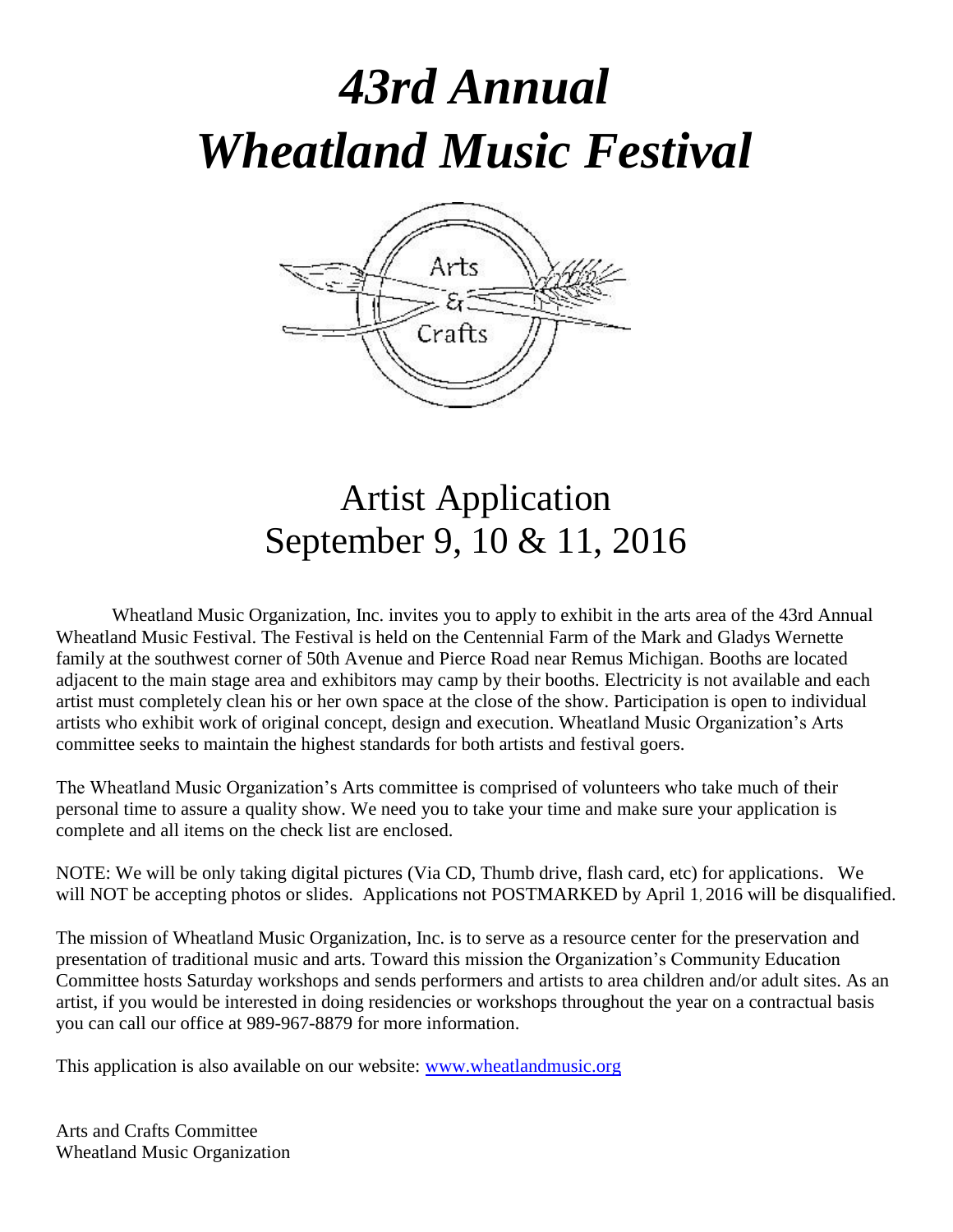**DATES:** FRIDAY, SEPTEMBER 9, 2016 3:00P.M. - 6:00P.M. SATURDAY, SEPTEMBER 10, 2016 10:00A.M.- 6:00P.M. SUNDAY, SEPTEMBER 11, 2016 10:00A.M.- 5:00P.M.

**REGISTRATION:** Starts at 2 pm on Thursday, September 8, 2016. Your artist ticket (included in the booth fee) is an early entry ticket. It entitles the artist and ticket holding passengers in one vehicle on site Thursday. The gates are open all day until 9pm. Plan your arrival accordingly or wait until Friday.

**RULES:** All work must be original. Only original artwork made by the accepted artist may be displayed in the booth. The following items are among those NOT acceptable: anything made from commercial molds or patterns, commercially fabricated forms or settings in jewelry or lapidary work, commercially made products. The committee has the right to exclude any exhibitor not abiding by the rules or any items not consistent with product pictures. The committee also has the last and final word on all rulings and clarification of any problems or concerns that arise. Exhibitors agree that participation is at their own risk.

#### **NO PETS ALLOWED.**

**JURYING:** This is a juried event and is juried by digital form of submission. Artists' work will be judged on design, technique, craftsmanship, and originality. Each applicant **MUST** submit: 4 images; 3 of current work and 1 of your booth. Please only 4 images. Please review www.zapplication.org for useful information about jpeg preparation. Please submit clear, well-photographed images that are representative of the media and quality of work to be sold at the festival. Make sure your submitted pictures are labeled with the artist's name and medium. No images will be accepted online.

#### **SASE: Everything you submit will be returned so please send an appropriate envelope with adequate postage. Your results will also be included in the envelope.**

**BOOTH FEE:** A check for \$180.00 is required per booth space. Booth size is approximately 10x10. You must stay within your 10 x 10 marked off space. You can have an additional 10 x 10 space behind your booth but you must fit your camping site behind that without compromising the fire lane or interfering with other artists area. Booth fee will be returned to rejected artists along with digital pics. No refunds to accepted artists. **MAKE CHECKS PAYABLE TO: WHEATLAND MUSIC ORGANIZATION.** This \$180.00 booth fee includes one ticket to the festival. Anyone coming with you will need a ticket. For ticket information write to**: Wheatland Music Organization, Box 22, Remus, MI 49340 or visit the Wheatland website – www.wheatlandmusic.org.** 

**PROCESSING FEE:** Please enclose a separate \$10 non-refundable processing fee check payable to Wheatland Music Organization. The non-refundable \$10 fee is a processing fee, not a jury fee, and will be cashed for each application received. **Please enclose two checks: booth fee \$180.00 and processing fee \$10.**

**SALES TAX:** Applicants need to contact the Department of Treasury, Lansing, MI 48956 concerning a sales tax license. Their phone number is 517-636-4730; or visit their web site at www.michigan.gov/treasury. You must submit a physical copy of your Michigan Sales Tax license valid through September 2016 to participate. If you are not from the State Of Michigan a concessionaire form will be accepted.

**DEADLINE:** All applications must be postmarked by April 1, 2016. **Late applications will not be accepted**.